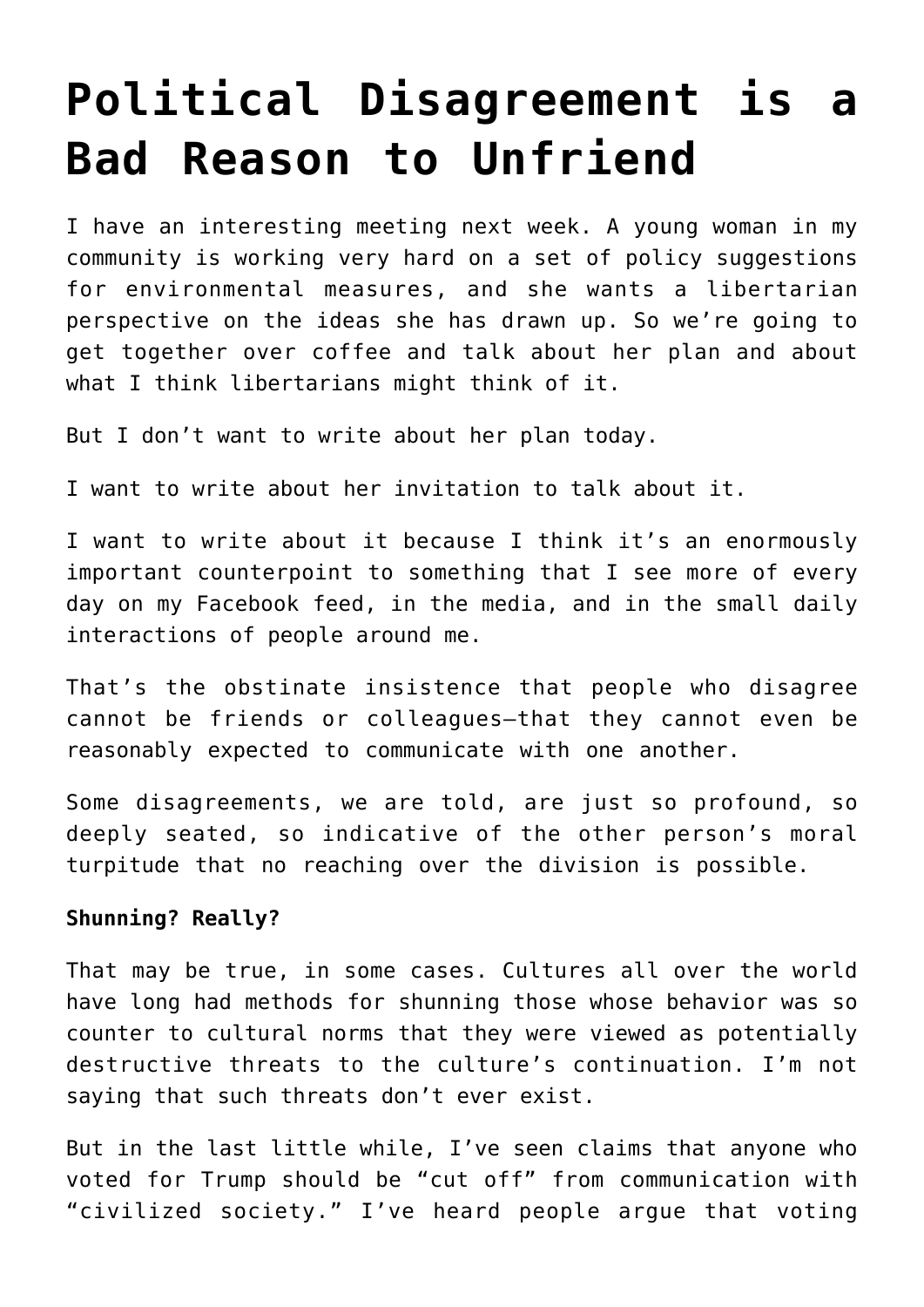against the continuation of the ACHA reveals people to be morally bereft and outside the bonds of normal human interaction. I've heard college students and faculty argue not that they should not have to attend or listen to speakers with whom they disagree, but that no one else should be allowed to do so.

Some insist that all of this exclusion is being done because the excluders are brave.

That's a lot of people to vote off the island.

## **Excluding Others Isn't Brave**

Worse than the sheer numbers involved, though, and even worse than the ever-expanding list of offenses that are considered dire enough to excise whole swathes of people from civil discourse, is the insistence that all of this exclusion is being done because the excluders are brave.

The rhetoric is familiar. "Stand up" against this offense. "Speak out" against that one. "Refuse to tolerate" X. "Give no quarter and make no compromises" with Y. "Shut down" the language of the other side. "Refuse to even entertain" opposing views. "Give no platform" to this person.

I think there's bravery in resistance to wrongs. I don't think there's anything brave about shutting down speech and debate and refusing to interact with people with opposing views.

I think it's much braver, and much harder, to look for ways to cross those barriers, to find the humanity in the people with whom you disagree most strongly, and to work to solve the problems that plague us rather than retreating to separate camps.

I think it is a brave thing to contact someone with whom you disagree politically and say "Let's have coffee and talk about stuff. I want to understand how you see this problem."